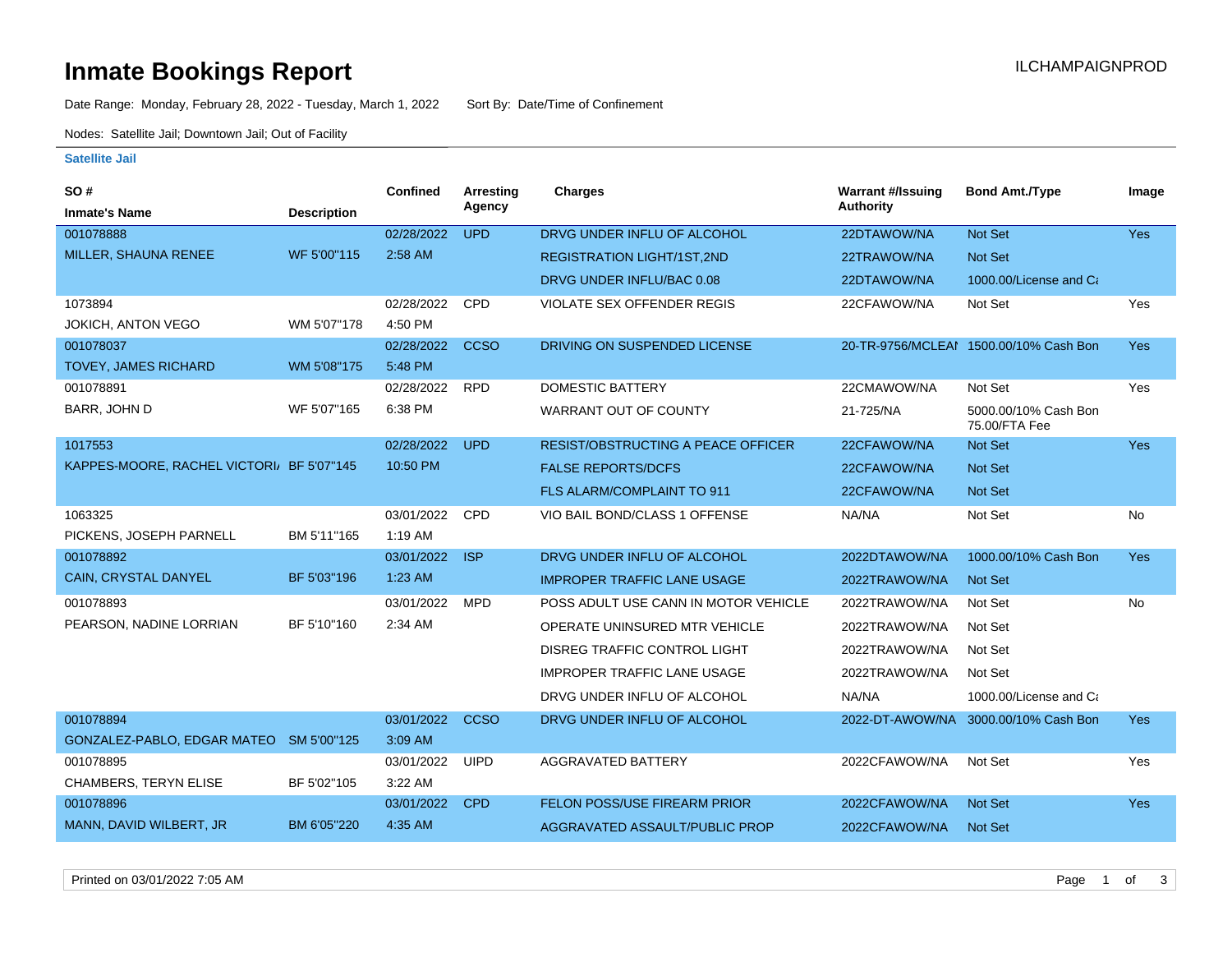## **Inmate Bookings Report International Contract Contract Contract Contract Contract Contract Contract Contract Contract Contract Contract Contract Contract Contract Contract Contract Contract Contract Contract Contract Co**

Date Range: Monday, February 28, 2022 - Tuesday, March 1, 2022 Sort By: Date/Time of Confinement

Nodes: Satellite Jail; Downtown Jail; Out of Facility

**Total Satellite . 11**